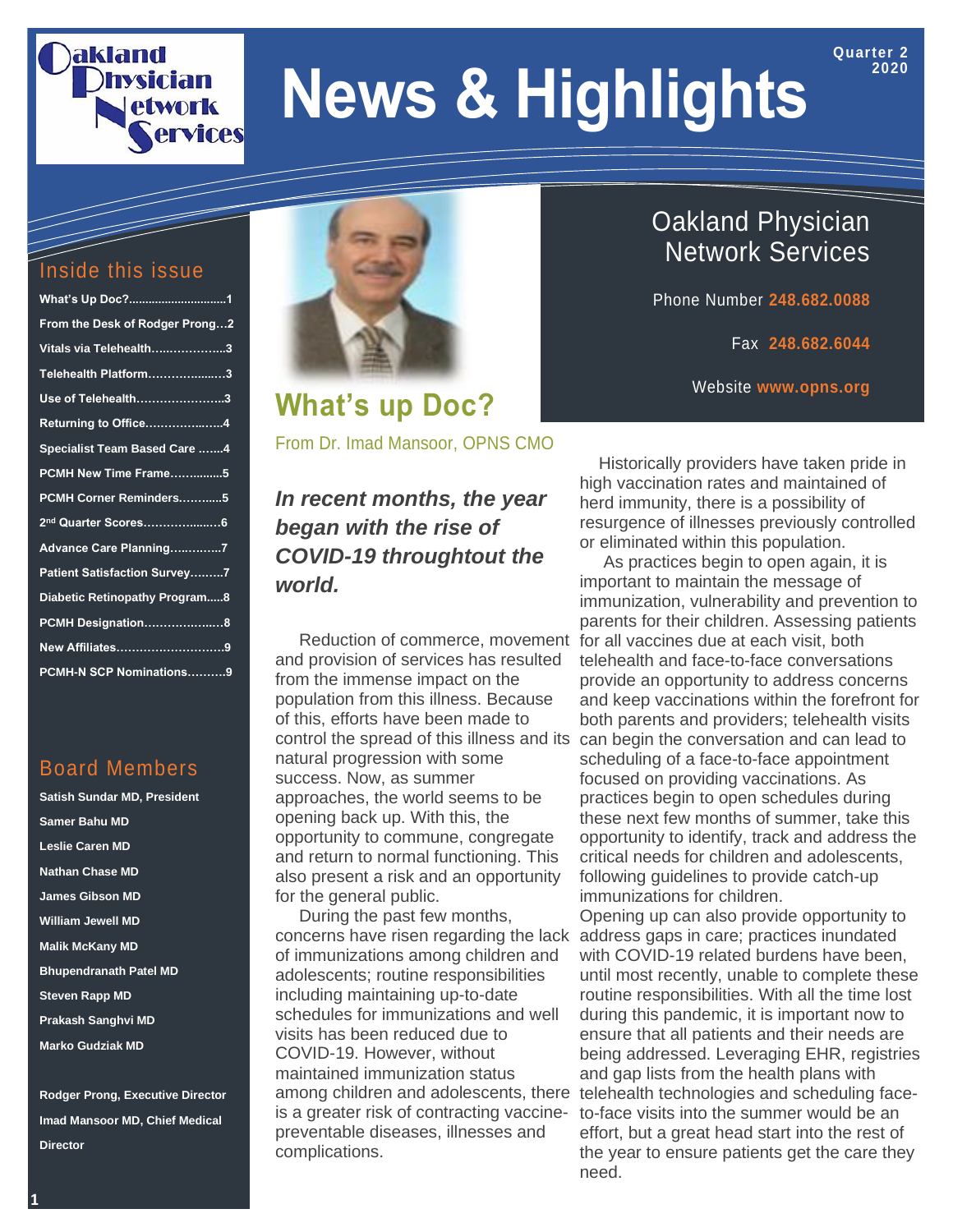

### **From the desk of Rodger Prong**

### *Patient Volumes After COVID-19*

 They're predicting higher rates of no-shows, cancelled appointments and schedule gaps? Have you looked at your scheduling process lately. Patients like the easy button, so anything that you can do to make scheduling easier can only help. If you don't already, you should send recall SMS appointments or postcard reminders to reduce no-shows and help fill schedules. From a patient perspective their experience is ultimately the key to keeping their loyalty so everyone needs to be engaging. A few key tasks can also help reduce no-shows and schedule gaps and if you employ them correctly, you'll see volumes increase.

 As things begin to take off again, I hope that you were able to look under the hood to analyze Revenue Cycle performance. You'll find improvement opportunities by reviewing 5 main areas for reducing denials, improving clean claims, increasing reimbursement and accelerating collections.

*1. Discharged Not Final Billed (DFNB) and Charge Lag:* Is DNFB greater than 2-3 days? If so, find the bottleneck. It could be coding, failed claims, documentation, registration, auditing, charge capture or billing. If it's limited to one area, review staffing to ensure its appropriate. You may need to consider engaging a vendor to help supplement your efforts or as a learning experience

*2. Coding Accuracy:* You deserve to be paid commensurate to the work you perform. Look for discrepancies. Independent coding audits can uncover missed opportunities. For physician practices, mis prioritization of diagnoses, missing modifiers or improper pairing can be the problem.

**3***. A/R Aging:* If total A/R Aging > 90 days is more than 15%, is it concentrated to 1 or 2 payers? Time to look under the hood.

*4. Cash Collections:* The adage, "Cash is King" still rings true, but how is it measured? At hospitals cash collections should be more than 98% of 12 month rolling Net Patient Revenue. In physician practices, Net Collection Rates should be over 95%.

*5. Bad Debt:* Patient A/R is one of the most commonly-overlooked areas in the Revenue Cycle. Bad Debt Write-Offs exceeding 3% of Gross Charges warrant a look. Do patient statements go out regularly? Is someone calling on aged balances or are you enlisting the help of an Early Out vendor to call for you? There is usually opportunity here.

 Let's face it, it's easy to get distracted by the monotony of what we do when our jobs are often routine. Our work is critical to sustaining our organizations. The tasks we do have an ROI attached directly to them. What are a few things that can be done to increase productivity?

*Computer Assisted Coding: It's not* just a buzzword. Granted computers can't be relied upon to do it all, however the guidelines put forth in a Computer Assisted Coding (CAC) program can help streamline the coding process.

*Workforce Allocations:* When it comes to coding, billing and followup, one of the most common issues with productivity is that the allocation of work amongst the team members is unbalanced. How do your work allocations look? Is everyone pulling their load and doing their share?

*Competency-Based Workflows:* 

Are your more experienced frontline team members assigned higher-complexity accounts while newer employees work the easier claims? A simple tweak can make a big difference.

*Outsourcing Menial Tasks:* Do you outsource the more menial tasks such as payment posting to a BPO that is both less expensive and more productive? With the right vendor partner, these tasks can be accomplished more consistently.

**Incentive Plans: Does everyone** on your team know their productivity and accuracy goals that produce for the practice? In the Revenue Cycle, you sometimes have to spend money to make money. Productivity, accuracy and efficiency combine to collect more quickly. Are team members incentivized for productivity, accuracy and results? In the Revenue Cycle, up to a certain point of diminishing returns, there is *an* ROI for every dollar you spend. So I hope these few ideas help stay productive and effective. Stay healthy!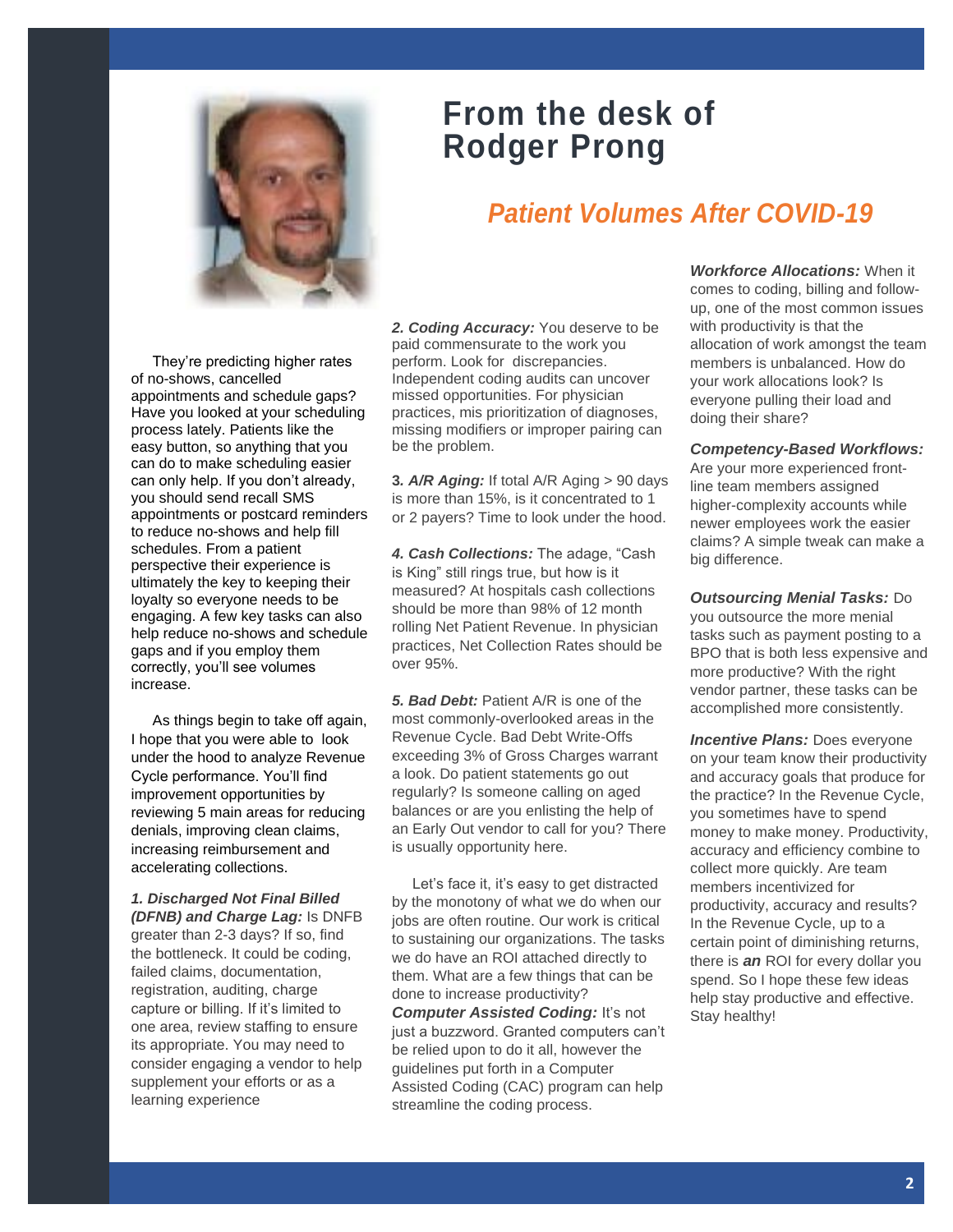#### **Vitals via Telehealth**

#### **Per the CMS Newsletter: ACO Spotlight June 10th, issue 12**

Updated COVID-19 FAQs Related to Annual Wellness Visits Conducted via Telehealth

CMS recently updated the COVID-19 Frequently Asked Questions (FAQs) on Medicare Fee-for-Service (FFS) Billing document. Refer to question 23 under the Medicare Telehealth section addressing annual wellness visits conducted via telehealth. The following question and answer was added:

Question: Are beneficiary-provided vital signs sufficient to satisfy that portion of the annual wellness visits (AWV) when conducted via telehealth?

Answer: If the beneficiary is at home and has access to the types of equipment they would need to self-report vital signs (e.g., weight, blood pressure), and if the visit meets all other requirements of the code, this scenario would satisfy the requirements for purposes of billing the AWV code. CMS maintains a list of services that are normally furnished in-person that may be furnished via Medicare telehealth during the PHE.

#### **Telehealth Platform**

The Coronavirus has had quite an impact on all aspects of medical care. Most physicians were compelled into having to adapt to some form of telehealth to continue their patient care process. There has been a lot learned about telehealth and the hope is that it will continue. In the accelerated need to utilize telehealth, there were quite a few platforms available. Some were non-HIPPA like Facetime, Facebook, Google Duo, Zoom and many more. These were easy for the patients to use and not many steps involved. Moving forward, the relaxation of the HIPPA requirements is "until further notice" to allow practices to have time to try to adapt to a HIPPA compliant platform. The HIPPA compliant platform can be through the Physicians EMR, or an outside entity such as Doximity, Amwell, etc. CMS, BCBSM as well as OPNS.org have many resources on Telehealth

### **Use of Telehealth**

Telehealth that includes visual, audio, review of full burden of illness and during same calendar year can also be utilized for closing gaps in care. This can include:

- Medication reconciliation Post Discharge
- Medication Adherence (Diabetes, HTN, Cholesterol)
- Statin use in persons with Diabetes and Cardiovascular Disease
- **Medication Therapy Management**

When utilizing telehealth, always be sure to address the full requirements for each measure; tip sheets are also available for full measure descriptions and coding tips. Other telehealth information by health plan is also available on **OPNS.org** under the PCMH section.

\* Priority Health requires billing with usual place of services, but with modifier 95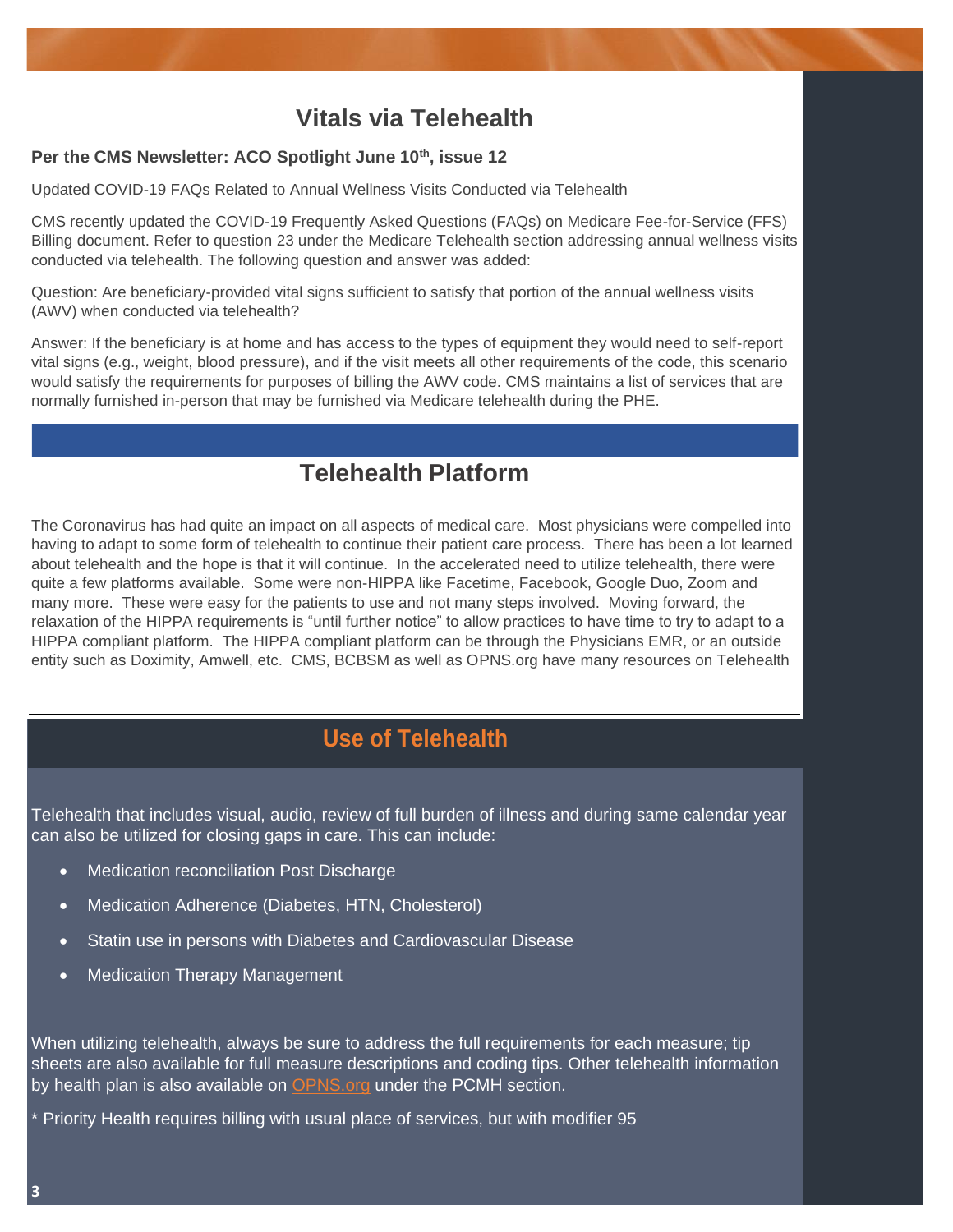#### *Returning to the office!*

Is your office prepared for patients that are not appropriate for Telehealth and need to have a face to face visit?

Does your staff have the right tools to keep the office safe from COVID19?

#### The CDC has

resources that can help with these questions. They have handouts, office signs, scripting for staff, donning and doffing of PPE Etc.

Please follow the link for these resources.

### **Specialist Team Based Care Initiative**

We would like to take this opportunity to share information about the BCBSM 2020 Specialist Team Based Care Initiative that we have been accepted for participation. The goals of the program include:

- Encourage more specialists to adopt a team-based care approach focused on care management
- Leverage existing and developing Health Information Exchange (HIE) capabilities to facilitate team-based care
- Work with engaged POs to develop a model to expand to additional specialists in 2021

Participating specialists will:

- Identify their high-risk population
- Have a mechanism for receiving real-time admission/discharge/transfer (ADT) alerts via a mobile device
- Secure a licensed care manager by November 2020

One of the goals are to target the efforts of the care management team to those high-risk patients that are likely to go to the ED and to provide a method for potentially avoiding an expensive hospitalization via active care management and collaboration with the emergency department.

Primary care physicians and participating specialists will work together to:

- Map out the ADT coordination process between PCP and SCP for patients shared between physicians
	- o Coordinate the care team to determine effective outreach
	- o Align ADT encounter follow up with the associated specialty
	- $\circ$  Ensure that each associated physician is aware of the follow up taking place

**Participating specialists include:**

- **Michigan Kidney Consultants PC**
- **MHP Cardiology & Vascular Associates PC**
- **MHP Hematology/Oncology Consultants**
- **Heart Care PC**

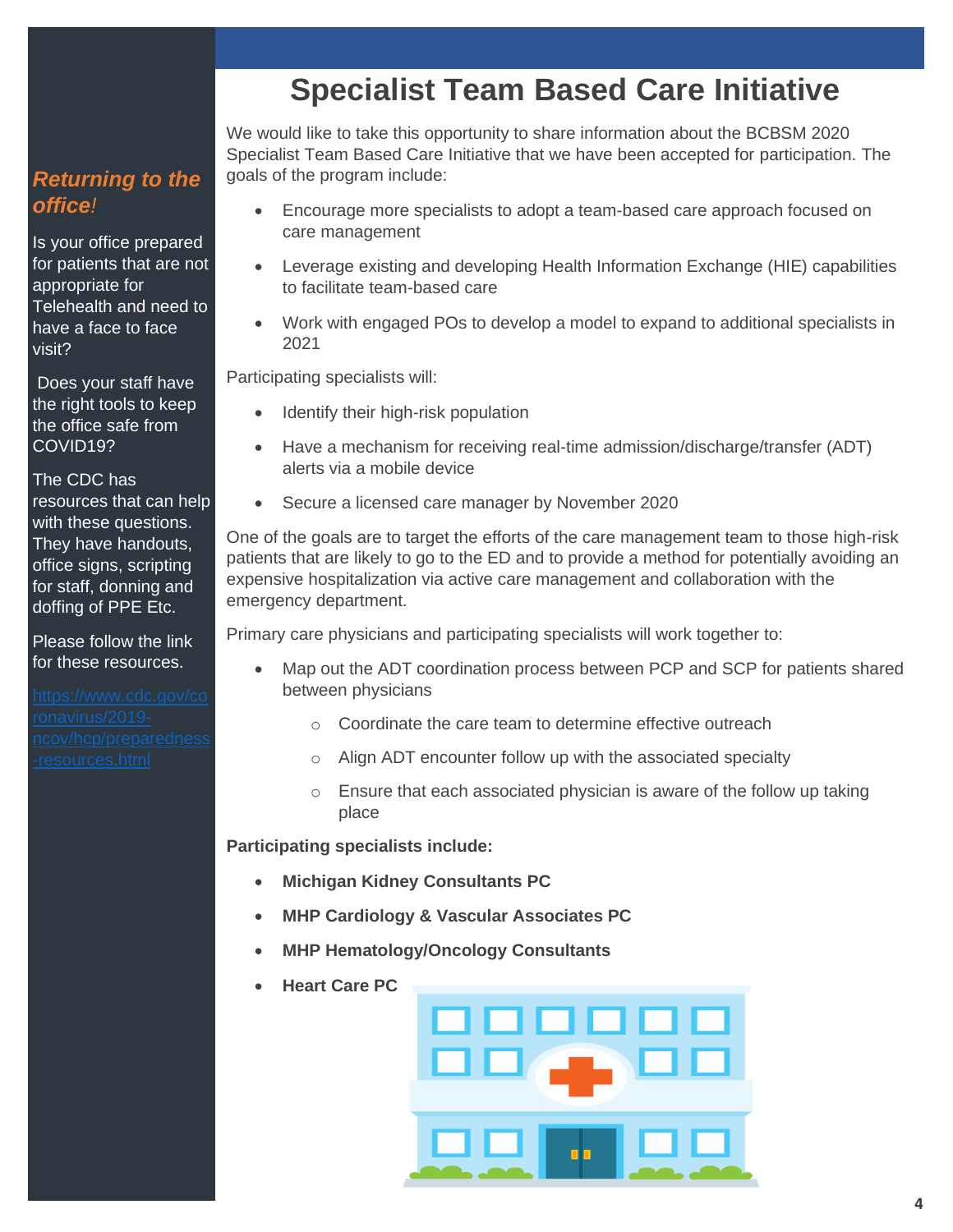### **PCMH-New Time Frame for 2020**

BCBSM/BCN provides tip sheets for most quality measures, including those needed for BCBSM and BCN populations for HEDIS. If you have not been to the Blue Cross Blue Shield of Michigan website lately, there are updated star Measures sheets available to you. Log in to the BCBSM website, click on BCN Provider Publications and Resources on the right side of the screen and click on Clinical Quality Corner on the left side of the screen to view.

You can also click below: you will be prompted to log in before viewing.

<https://provider.bcbsm.com/therecord/quality-corner.html>

Also feel free to reach out to Lauren Maier at [lmaier@opns.org](mailto:lmaier@opns.org) to get a copy of any/all of these tip sheets as well.



### **PCMH Corner - Reminders**

- Core and New Capabilities for 2020 need to be completed by September 30<sup>th</sup>, 2020. This means that the updated Domain policies and examples must be competed and into the PCMH Team by August  $30<sup>th</sup>$ , so the team has time to review and make suggestions of changes if needed.
- **Self-Management Training** needs to be completed yearly. If your training certificate has expired or is going to expire and your office does not have a selfmanagement trained Care Manager than a staff member, that can train the rest of the staff, will need to attend a training session.
- *Gaps in Care* need special attention this year due to the COVID19 pandemic. Items like well child exams, adult physicals, blood pressure, hemoglobin A1C, etc. Please let our informatics team know if you do not have a PD Focus sign on or your access is locked out.
- Vaccines remember to catch patients up on their vaccines, there is a catch-up schedule (available on MICR.org) for children and adults. Vaccines took a downward turn while COVID19 was present and people were staying in their homes (see Appendix A).

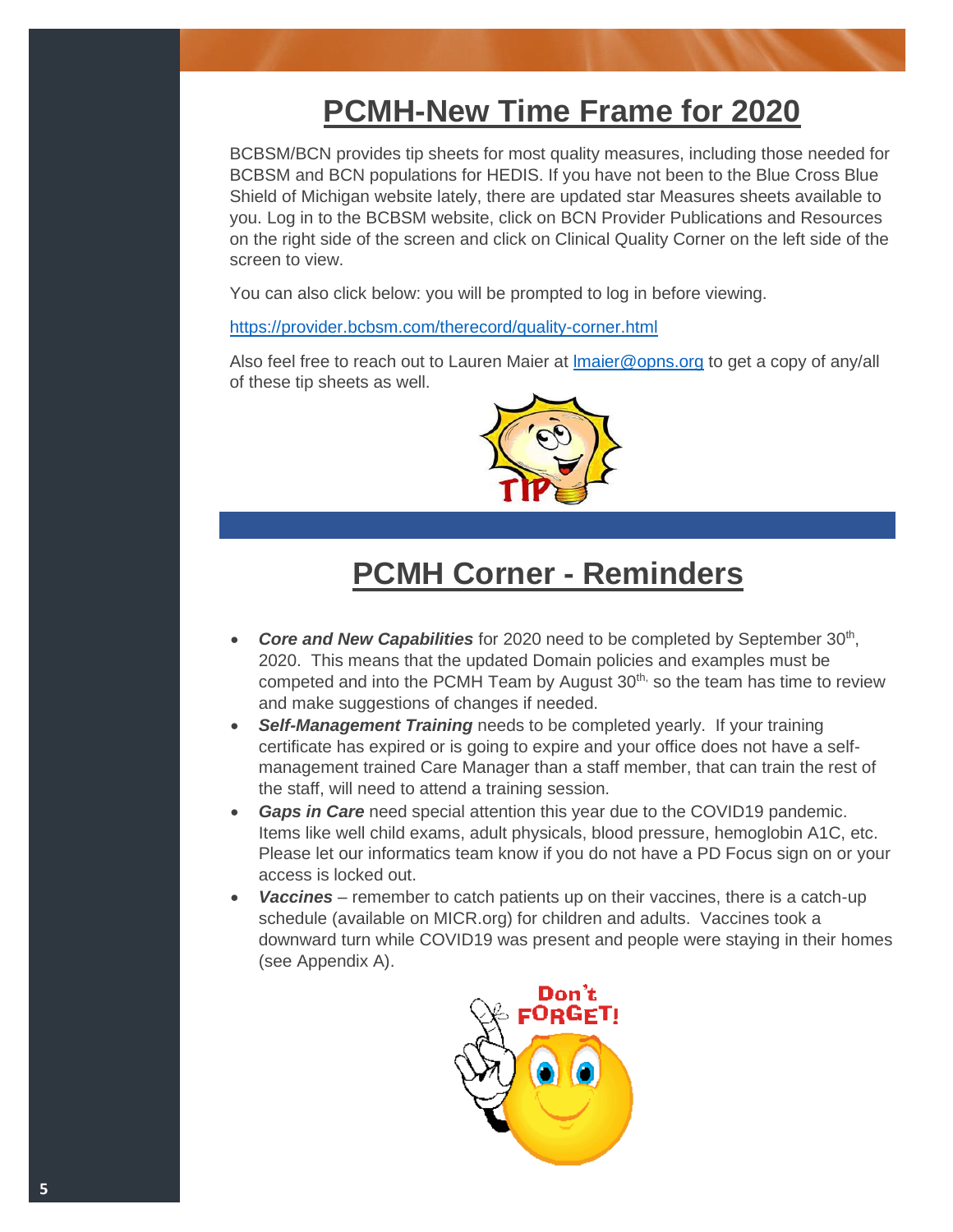#### **2 nd Quarter Low Quality Scores**

Recent data from the health plans has provided an opportunity to address a few of the lowest performing quality measures within the OPNS network. This includes HbA1C, Use of Statins, Low Back Pain and Adolescent Well Visits. This information includes some of the quick highlights for these measures from the health plan provided tip sheets that may assist practices in completing these measures.

*HbA1c Adequate Control <8 -* HbA1c should be completed two to four times each year with documented date and distinct numeric result. The last HbA1c result of the year must be less than or equal to nine to show evidence of control.

#### **HbA1c results CPT® II code:**

3044F < 7%

3046F > 9%

3051F ≥ 7% and < 8%

3052F ≥ 8% and ≤ 9%

*Use of Statins for Diabetics -* The goal is to prescribe at least one statin medication during the measurement year to patients diagnosed with diabetes. Educating patients on the importance of taking their medications regularly, tolerance to statins and as prescribed and providing 90-day supplies has been proved effective in completing statin measures.

- **•** Medication samples, when given, could interfere with pharmacy claims and produce false nonadherence results.
- **•** This measure overlaps with the Statin Therapy for Patients with Cardiovascular Disease measure. Patients with ASCVD should be prescribed a moderate-intensity or high-intensity statin.

*Low Back Pain -* A historically difficult measure for physicians, this measure requires that Treatment should not include x-rays within the first 28 days of a new diagnosis. The sooner the patient is diagnosed, the sooner that first 28 days begins.

- **•** For patients presenting with low back pain without any flags for serious pathology, recommendations would be to treat the patient with NSAIDs, Non-Invasive Physical Therapy, avoidance of bed rest, to name a few.
	- Other suggestions would be to have the patient follow up in 4-6 weeks with the primary care physician (PCP) to be re-evaluated, educating the patient to call the PCP before seeking UC, ED or Chiropractic Medicine.
- **•** Remember to update Low Back Pain diagnoses yearly to keep the diagnoses active and prevent relabeling as a new onset.

*Well Visits -* Adolescents are expected to have at least one comprehensive well-care visit with a primary care provider or an OB/GYN provider during the measurement year. Documentation of the visit in the medical record must include the date when the well-care visit occurred and evidence of all the following:

- **•** Health history Notation of allergies, medications or immunization status alone would not count, but must include all three.
- **•** Physical developmental history Notation of "appropriate for age" without specific mention of development or "well-developed/ nourished/appearing" would not count.
- **•** Mental developmental history Documentation of "behavior appropriate for age" meets criteria. − Notation of "neurological exam" or **"**well-**developed" alone would not count.**
- **•** Physical exam Vital signs alone or visits where care is limited to OB/GYN issues (e.g., prenatal or postpartum care) would not count.
- **•** Health education/anticipatory guidance Handouts given during a visit without evidence of a discussion does not meet criteria. Information given regarding medications or immunizations or their side effects would not count.

#### **Tips for coding Codes to identify Well-Care Visits:**

- **•** ICD10CM: Z00.00, Z00.01, Z00.5, Z00.8, Z00.110, Z00.111, Z00.121, **Z00.129,** Z02.0-Z02.6, Z02.71,Z02.82, Z76.1, Z76.2
- **•** CPT® codes\*\*: 99381-99385, 99391-99395, 99461
- **•** HCPCS: G0438, G0439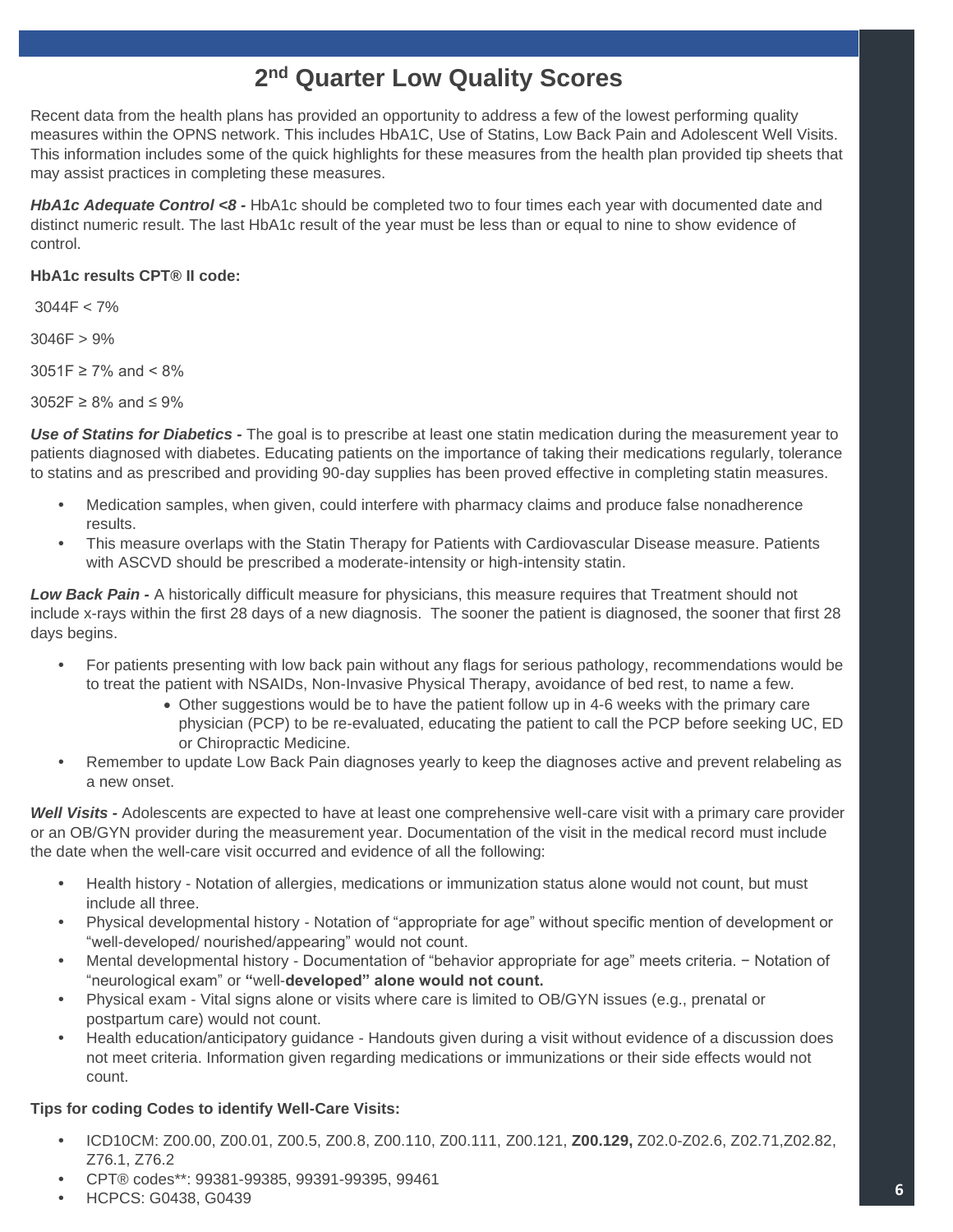### **Don't Miss This Incentive Opportunity!**

In 2020 OPNS is offering a new incentive metric for **Advance Care Planning (ACP)** as part of the annual shareholder payout program. Primary Care and Specialty Care physicians who can demonstrate their offices have met the following components of the new metric will be eligible for this reward:

- **An established (office) process that promotes Advance Care Planning** (PCMH capability 4.16 reported as "Fully in Place" to BCBSM by 9/30/2020)
- **Evidence of completed Advance Directive forms returned to the practice** (separate rewards will be made for **>1** and **>5 directives** executed between 1/1/2020 and 9/30/2020)

OPNS Patient Centered Medical Home leaders Deborah Spencer 248-682-0088 ext 112 and Lauren Maier 248-682-0088 ext 103 are ready to assist practices in meeting these requirements and will be monitoring the incentive metrics. OPNS has also developed an *ACP Toolkit a*nd a *GUIDELINES for ACP in the Medical Office.* To receive either of these helpful resources contact Beverly Walters RN, End of Life Planning lead, at [bwalters@opns.org](mailto:bwalters@opns.org)

The COVID-19 pandemic has demonstrated the importance of helping patients develop an end of life plan of care based on their wishes no matter what their age or state of health may be.

### **Patient Satisfaction Surveys**

 This is something that is always on the bottom of the priority list and the last thing that a busy office would like to pay attention to. The office is knee-deep in activity and many other priorities. Patient care can take on a lot of different definitions, but if a patient does not feel safe and taken care of, then they will most likely go somewhere else. How do we find out if the patients are happy with their care? We conduct a patient satisfaction survey. Not only is this a PCMH capability but it is also a vital source of information that the office can use to improve their own process. Please contact Deborah at [dspencer@opns.org,](mailto:dspencer@opns.org) if your office is interested in a Patient Satisfaction Survey link through Survey Monkey that would be specific to your office.

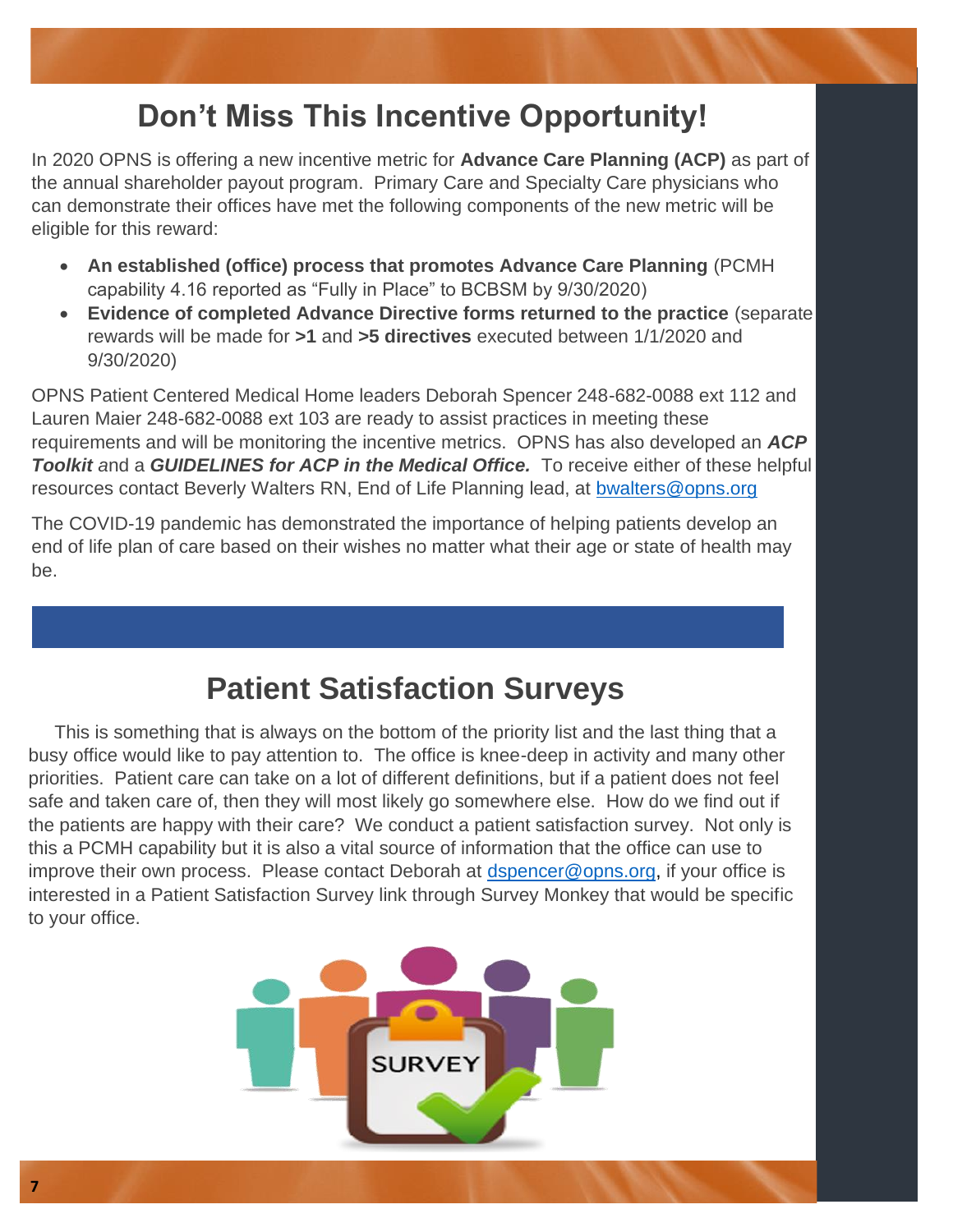### **2020 OSC HIE Diabetic Retinopathy Program**

We are pleased to announce that Physician Direct Organized System of Care (OSC) has been accepted to participate in the **BCBSM 2020 OSC Health Information Exchange (HIE) Program for a PCP based Teleretinal Program**. Addressing diabetic retinal eye exams and ensuring that the exam results are shared with the patient's care givers has been a complicated journey. The goals of the program are to:

- Support PCPs who wish to increase the number of patients appropriately receiving diabetic retinal eye exams by providing Teleretinal services in their office
- Using statewide HIE to ensure results are shared with the patients' other caregivers via Physician Direct Focus
- Improve performance on a historically difficult clinical quality measure

Following the communication of this opportunity to PCPs and OPNS Ophthalmologists, we received interest in participation from:

- **MHP Kingswood Internal Medicine**
- **MHP IMPCP**
- **MHP Rochester Medical Group**
- Mindlin-Koh Center of Ophthalmic Medicine and Surgery PC
- Wilkinson Eye Center PC
- Arezo Amirikia MD PC

Program milestones will be measured during the 2020 performance year. OPNS has purchased three RetinaVue cameras and anticipates training to be underway in June and July. OPNS anticipates expanding the program following this initiative.

#### **How does Quality and Utilization effect PCMH Designation**

In 2019 there were emails sent out in September for any practice that was in the bottom 1/3 or under 30% in their Quality/Utilization score (Utilization scores are watching ER and Radiology utilization and cost). There were several additional reminders sent out to **all** the practices to be attentive to the Gaps in care following that notification.

We have been informed by BCBSM that two OPNS practices (they have already been notified) may lose their designation status for Quality/Utilization scores in 2019 because they have fallen below the 20% thresh-hold margin. This could mean that the offices had some open Gaps in care or that the utilization costs were high. This loss of the BCBSM PCMH Designation will be for 2020-2022. **We emphasize, it is imperative for any PCMH designated practice to maintain their Quality/Utilization scores in order to maintain designation, VBR and the ability to participate in the PDCM (Care Manager)Program.**

BCBSM is giving the affected practices the opportunity to explain any extenuating circumstances that may have impacted their designation scoring last year and OPNS is working with them to improve future scoring.